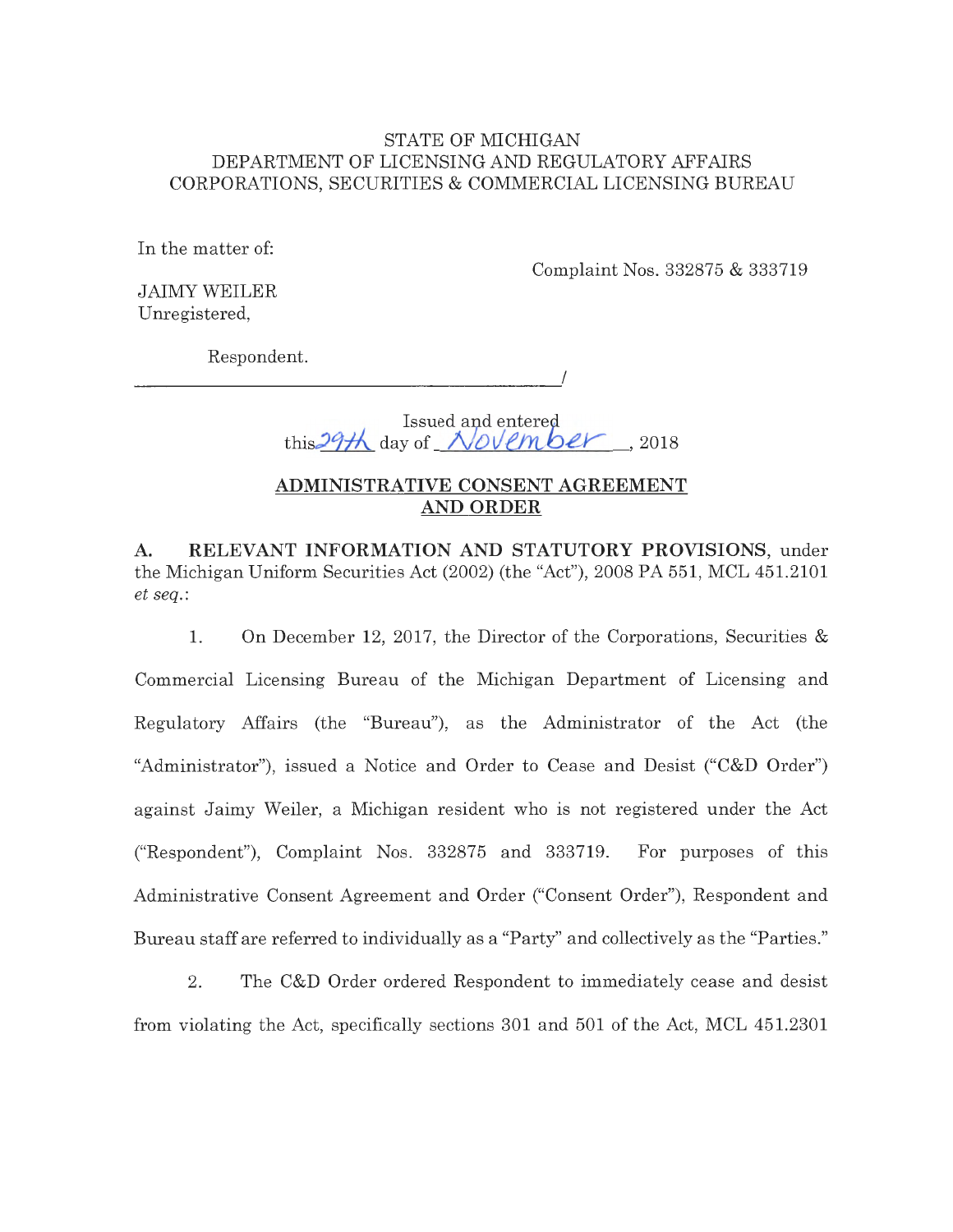and 451.2501, and further notified Respondent that the Administrator intended to impose a civil fine against her in the amount of \$20,000 under MCL 451.2604(4)(a).

3. The C&D Order was immediately effective pursuant to MCL 451.2604(2); however, Respondent, through counsel, timely requested an administrative hearing on the C&D Order under MCL 451.2604(2) and (3) (the "Hearing Request"). Thereafter, the Parties waived the 15-day statutory requirement to schedule a hearing and agreed to hold Respondent's Hearing Request in abeyance while negotiating possible resolution through this Consent Order.

4. As a result of negotiations, the Parties agree to and recommend that the Administrator order a settlement of this matter under the terms and conditions set forth in this Consent Order. Respondent was represented by, and had the advice of, legal counsel throughout the process of resolving the C&D Order through this Consent Order.

### **B. AGREEMENT**

The Parties agree to resolve the C&D Order under the following terms and conditions:

1. Respondent agrees to comply with the Act in connection with all future conduct and activities, including but not limited to ensuring that she is registered or exempt before effecting any further securities transactions in Michigan and by ensuring that any securities she offers or sells in Michigan are registered or exempt.

2. Respondent agrees to pay the Bureau a reduced civil fine in the settlement amount of Five Thousand and 00/100 Dollars (\$5,000.00) (the "Reduced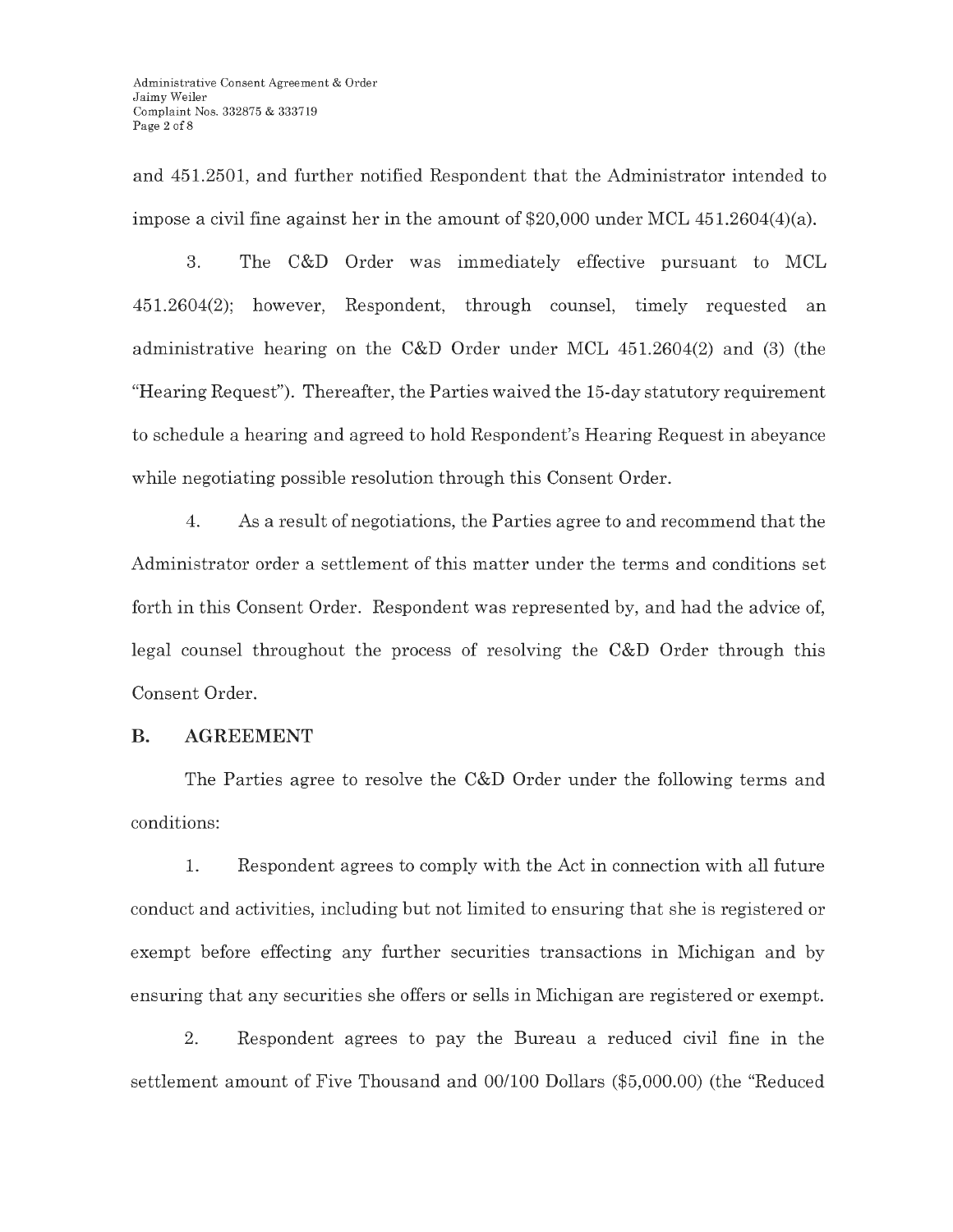Civil Fine"). Respondent agrees to pay the Reduced Civil Fine within sixty (60) calendar days after the mailing date of this Consent Order, once entered. The Reduced Civil Fine must be paid by cashier's check or money order made payable to the "State of Michigan," contain identifying information (name and "Complaint Nos. 332875 & 333719"), and be mailed to the Bureau at the following address:

Corporations, Securities & Commercial Licensing Bureau Securities & Audit Division – Final Order Monitoring P.O. Box 30018 Lansing, MI 48909

If any portion of the Reduced Civil Fine is overdue for at least six (6) months, the Administrator may refer it to the Michigan Department of Treasury for collection action against Respondent. In addition, and consistent with Paragraph B.13. below, the Administrator reserves the right to take other available legal action to enforce payment of and collect the Reduced Civil Fine.

3. The Bureau will report and publish this Consent Order according to its current policy, as follows:

• This Consent Order is a public record required to be published and made available to the public, consistent with section 11 of the Michigan Freedom of Information Act, MCL 15.241. The Department will publish this Consent Order consistent with its current policy, whereby copies of orders issued under the Act are posted to the Department's website and a summary of order content is included in monthly disciplinary action reports separately published on the Department's website.

4. Notwithstanding the potential application of MCL 451.2412(9), this

Consent Order expressly preserves the Bureau's and Administrator's ability to rely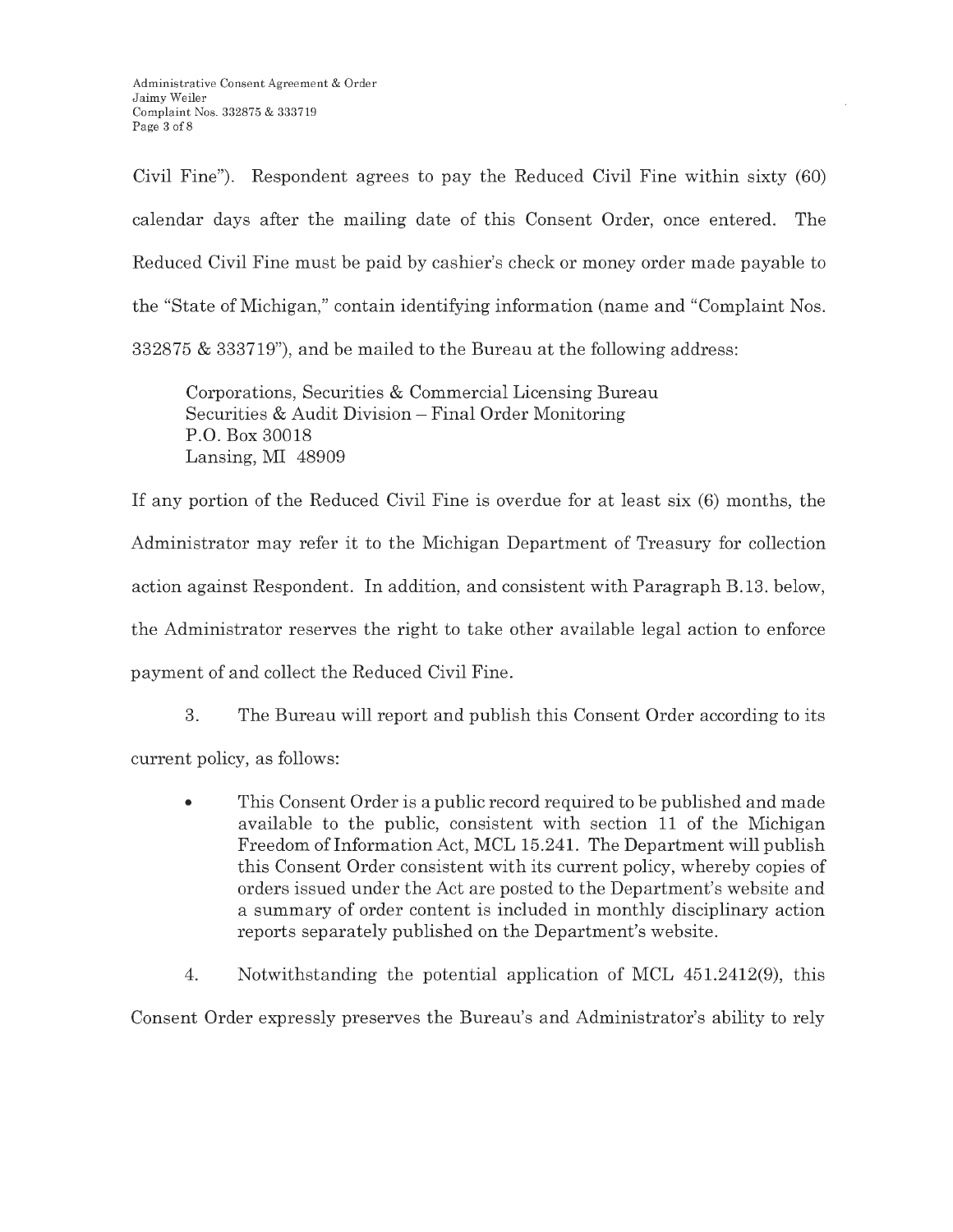on and assert, in any future proceeding under the Act, all activities, conduct, and Act violations by Respondent contained in or relating to the C&D Order.

5. Respondent admits the allegations and violations of MCL 451.2301 and 451.2501 contained in the C&D Order. The Parties agree that this Consent Order is automatically admissible in a proceeding to enforce its provisions or in any administrative proceeding under the Act, but it is not admissible for any purpose in any criminal proceeding.

6. The Parties agree that this Consent Order resolves only Respondent's activities, conduct, and Act violations contained in the C&D Order, but it does not address or resolve any other activities, conduct, or potential Act violations engaged in by Respondent not expressly contained in the C&D Order or occurring after the date this Consent Order is entered.

7. Respondent agrees that, effective upon entry of this Consent Order, her Hearing Request is automatically revoked without further action by the Parties.

8. Respondent agrees to cooperate with the Bureau and comply with any reasonable investigative demands made by the Bureau in the future for purposes of ensuring compliance with this Consent Order or the Act.

9. Respondent acknowledges and agrees that: (a) the Administrator has jurisdiction and authority to enter this Consent Order; (b) the Administrator may enter this Consent Order without any further notice to Respondent; and (c) upon entry of this Consent Order, it is final and binding, and Respondent waives any right to a hearing or appeal of this Consent Order and the C&D Order under the Act, the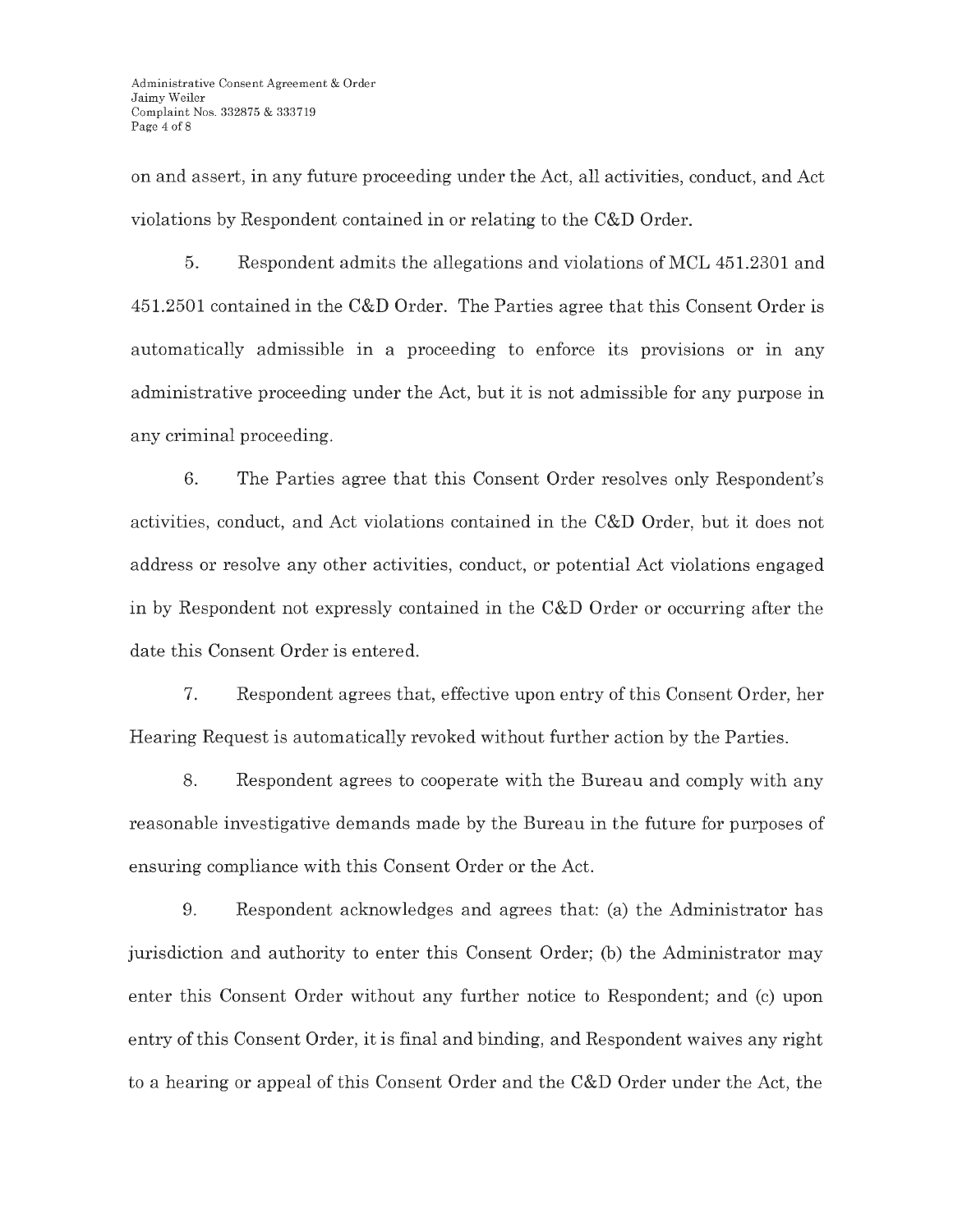rules promulgated under the Act or the predecessor Act, the Administrative Procedures Act of 1969, 1969 PA 306, MCL 24.201 *et seq.,* or other applicable law.

10. The Parties understand and agree that this Consent Order will be presented to the Administrator for her final approval as evidenced by its entry, and that the Administrator may, in her sole discretion, decide to accept or reject this Consent Order. If the Administrator accepts this Consent Order by entering it, this Consent Order becomes fully effective and binding in accordance with Paragraph B.9. above. If the Administrator rejects this Consent Order by refusing to enter it, the Parties waive any objection to submitting the Hearing Request for adjudication through a formal administrative proceeding and the Administrator remaining the final decisionmaker at the conclusion of that proceeding.

11. The Parties acknowledge and agree that this Consent Order contains the entire understanding of the Parties and supersedes and forever terminates all prior and contemporaneous representations, promises, agreements, understandings, and negotiations, whether oral or written, with respect to its subject matter. The Parties further agree that this Consent Order may only be amended, modified, or supplemented by a duly executed writing signed by each Party and approved by Order of the Administrator.

12. The Parties acknowledge and represent that: (a) each Party has read this Consent Order in its entirety and fully understands all of its terms, conditions, ramifications, and consequences; (b) each Party unconditionally consents to the terms of this Consent Order; (c) each Party has consulted with or had ample opportunity to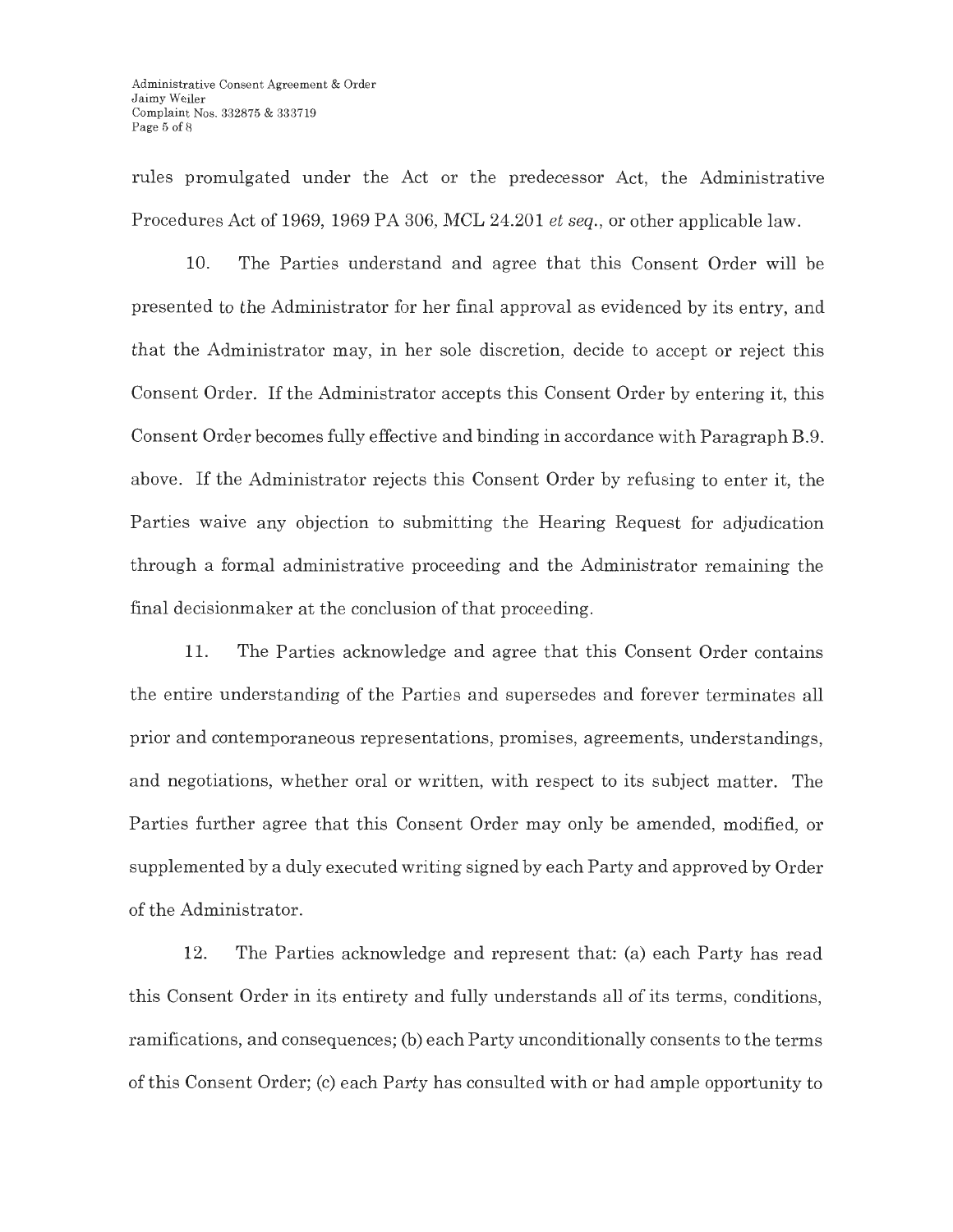consult with legal counsel of his, her, or its choosing prior to executing this Consent Order; (d) each Party has freely and voluntarily signed this Consent Order; and (e) the consideration received by each Party as described in this Consent Order is adequate.

13. The Parties acknowledge and agree that the Administrator retains the right to pursue any action or proceeding permitted by law to enforce the provisions of this Consent Order.

14. The Parties agree that facsimile or electronically-transmitted signatures may be submitted in connection with this Consent Order and are binding on that Party to the same extent as an original signature.

[This space left intentionally blank; Signature Page and Order follow]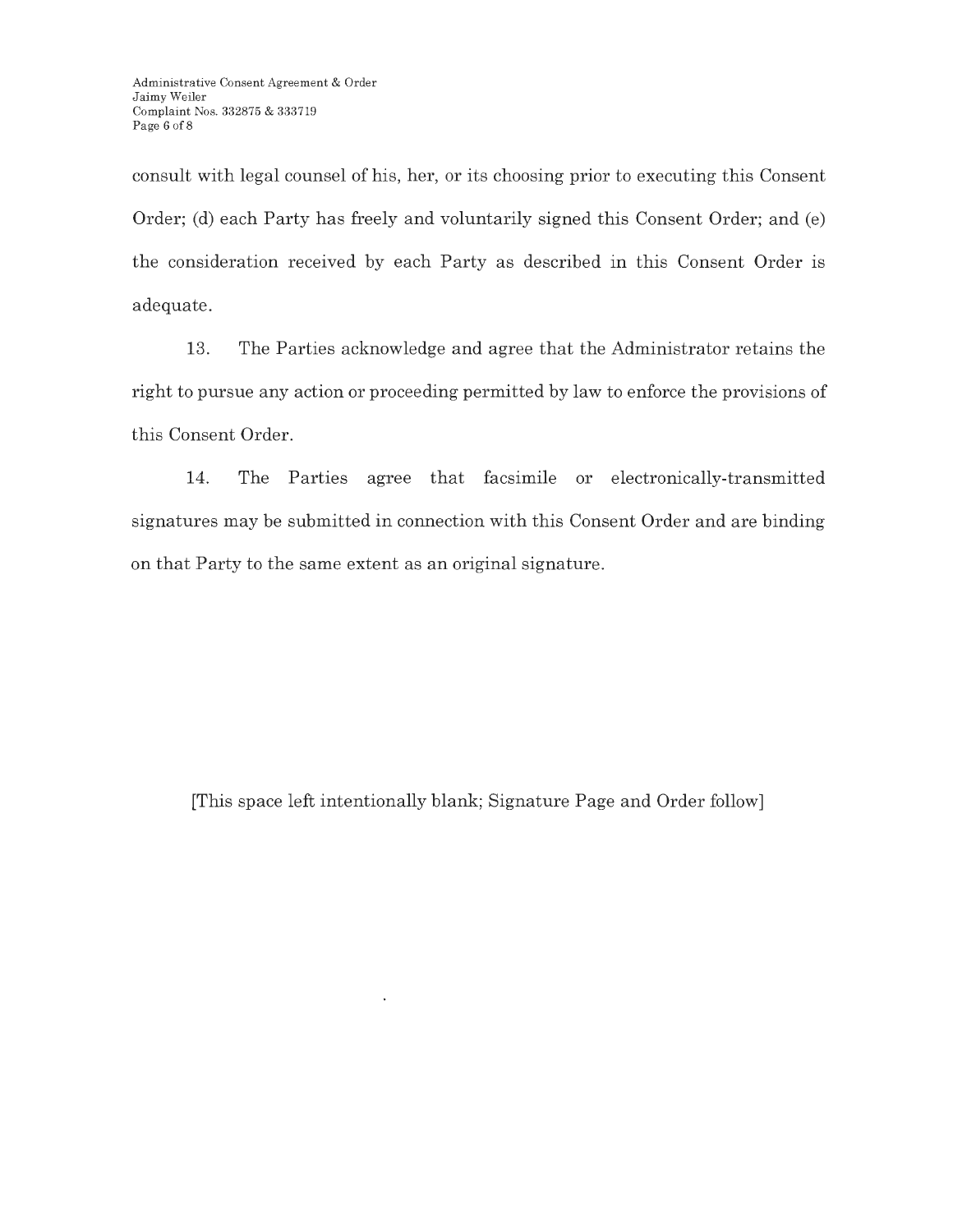Administrative Consent Agreement & Order Jaimy Weiler Complaint Nos. 332875 & 333719 Page 7 of 8

Through their signatures, the Parties agree to the above terms and

conditions.

Signed: Jaimy Weiler Acknowledged and Reviewed by: Signed: James C. Thomas

Scott R. Ruark Attorneys for Respondent

Dated:  $\lceil \frac{10}{5} \rceil$  ig  $\lceil \frac{10}{5} \rceil$ 

Dated: 11/5/18

Approved by:

 $Signed:$ 

Dated: -----------

Timothy L. Teague Securities & Audit Division Director Corporations, Securities & Commercial Licensing Bureau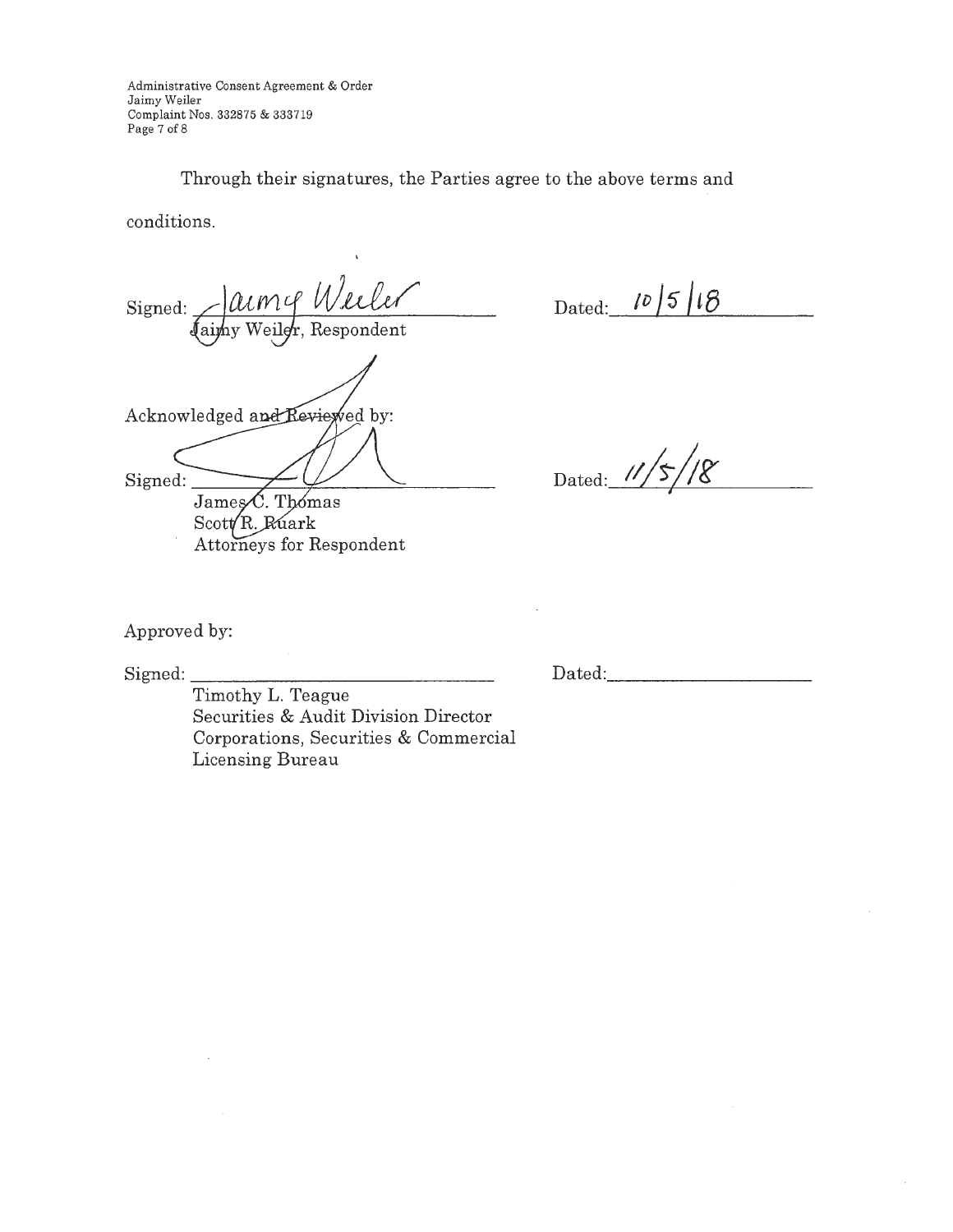Administrative Consent Agreement & Order Jaimy Weiler Complaint Nos. 332875 & 333719 Page 7 of  $8\,$ 

Through their signatures, the Parties agree to the above terms and

conditions.

 $Signed:$ 

Jaimy Weiler, Respondent

Dated: \_\_\_\_\_\_\_\_ \_

Acknowledged and Reviewed by:

Signed: \_\_\_\_\_\_\_\_\_\_\_\_\_\_\_ \_

James C. Thomas Scott R. Ruark Attorneys for Respondent

Approved by:

Signed: *imality d.* **2ague** 

Timothy L. Teague Securities & Audit Division Director Corporations, Securities & Commercial Licensing Bureau

 $_{\text{Dated:}}$   $|| \cdot 26 \cdot 8$ 

Dated: \_\_\_\_\_\_\_\_\_ \_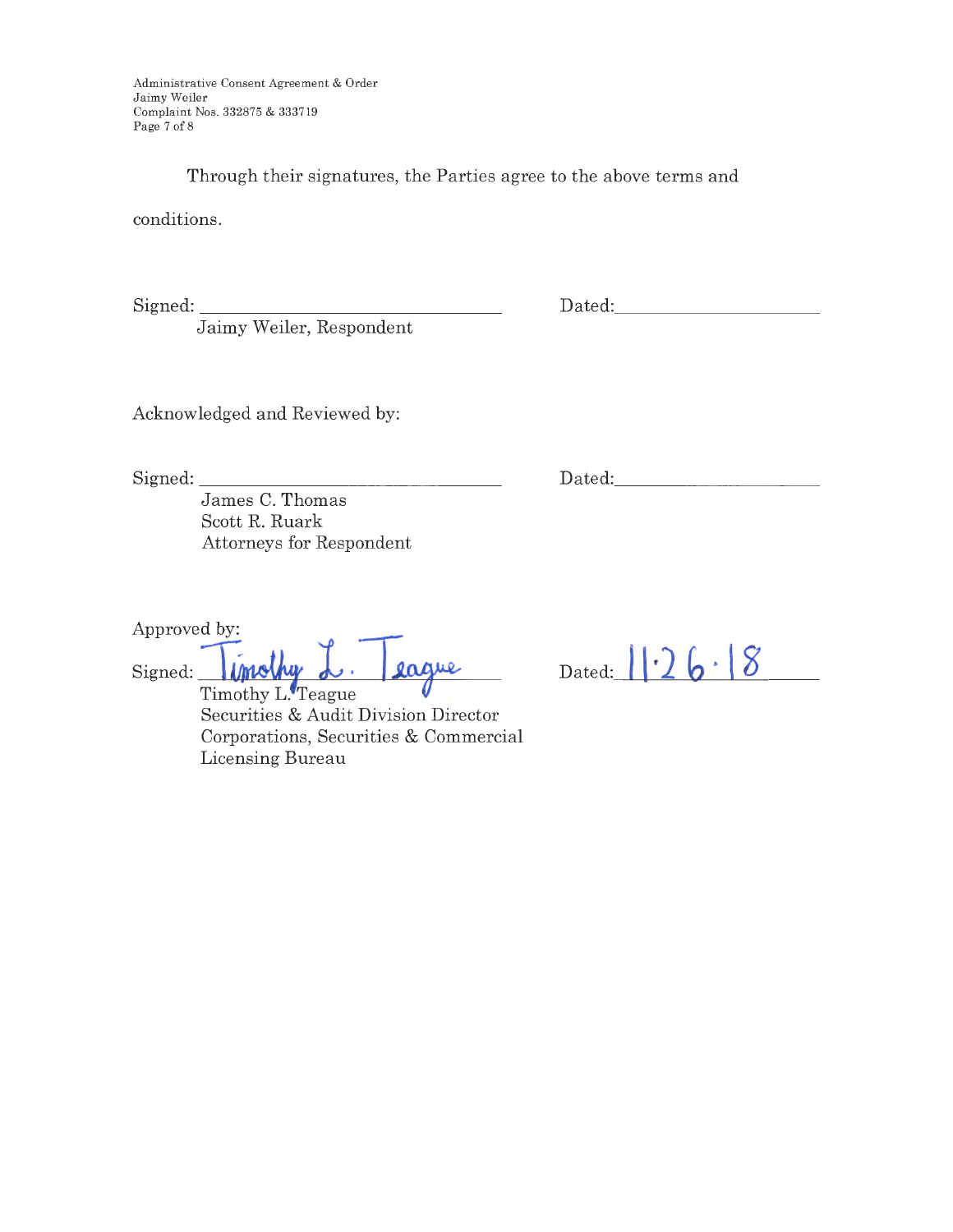Administrative Consent Agreement & Order Jaimy Weiler Complaint Nos. 332875 & 333719 Page 8 of 8

# **C. ORDER**

The Administrator NOW, THEREFORE, ORDERS:

THE TERMS AND CONDITIONS IN THE FOREGOING FULLY EXECUTED CONSENT AGREEMENT ARE INCORPORATED BY REFERENCE AND MADE BINDING AND EFFECTIVE THROUGH THIS CONSENT ORDER.

By:  $\frac{1}{7}$ 

Julia Dale Administrator and Director Corporations, Securities & Commercial Licensing Bureau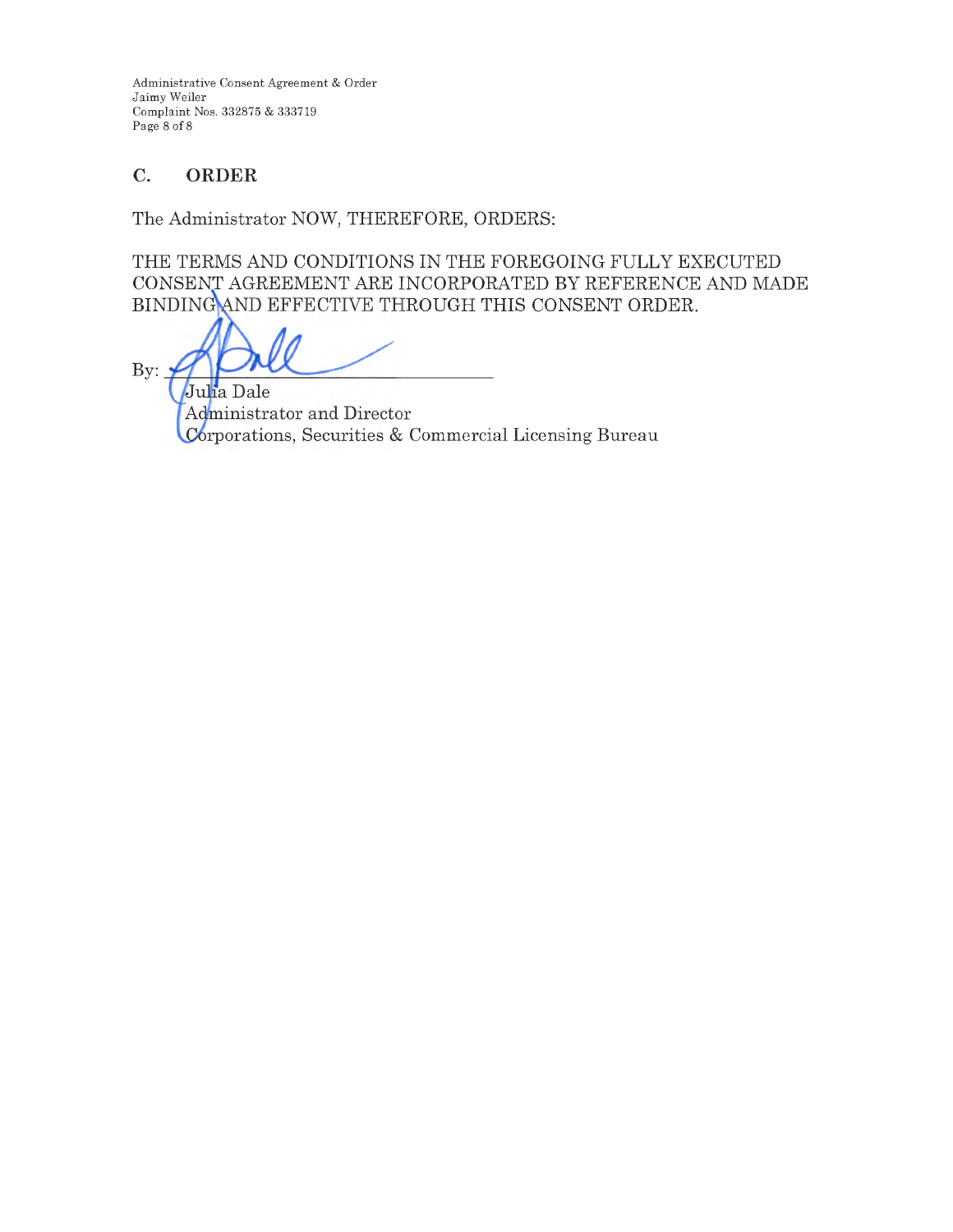### **STATE OF MICHIGAN DEPARTMENT OF LICENSING AND REGULATORY AFFAIRS CORPORATIONS, SECURITIES & COMMERICAL LICENSING BUREAU**

In the matter of: Agency Nos. 332875 & 333719

JAIMY WEILER Unregistered

Respondent.

I

*x***ived and entered<br>This 12<sup>44</sup> day of Decemb** day of December, 2017

### NOTICE AND ORDER TO CEASE AND DESIST

Julia Dale, the Director of the Corporations, Securities & Commercial Licensing Bureau (the "Administrator"), pursuant to her statutory authority and responsibility to administer and enforce the Michigan Uniform Securities Act (2002), 2008 PA 551, as amended, MCL 451.2101 *et seq* ("Securities Act"), hereby orders Jaimy Weiler ("Respondent") to cease and desist from offering and selling unregistered securities, and from misstating material facts or omitting to state material facts necessary in order to make other statements made not misleading in connection with the offer and sale of securities, contrary to the Securities Act. Respondent is notified of the opportunity to request a hearing in this matter.

### **I. BACKGROUND**

#### **A. The Respondent**

**1.** Respondent Jaimy Weiler is a resident of the State of Michigan. Respondent is not registered in any capacity under the Securities Act.

#### **1. Findings of Fact**

**1.** The Bureau received information that Respondent may have offered and sold promissory note securities to Michigan residents, and opened an \_investigation to review Respondent's activities under the Securities Act.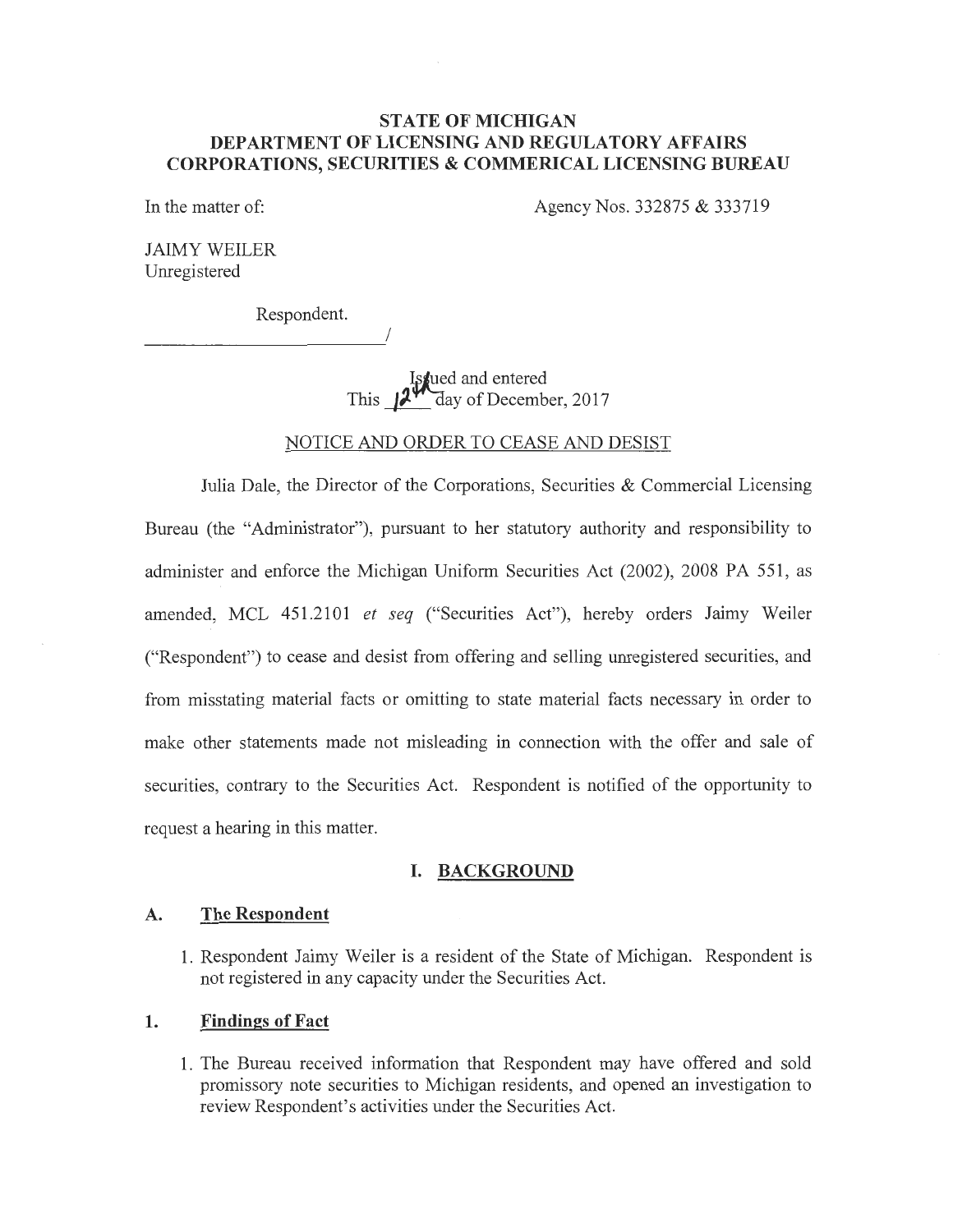- 2. The Bureau's investigation developed evidence that Respondent offered and sold promissory notes to multiple Michigan residents. The promissory notes were not registered and Respondent has not identified a relevant exemption from registration.
- 3. Evidence developed during the investigation established that Respondent offered and sold notes to the following Michigan investors:
	- A. ST, who provided Respondent with \$1,000.00 on or around June 17, 2013 with a promised simple interest rate of 2%, a term of two years, and no periodic payments (Exhibit  $1 -$  June 17, 2013 Note). ST agreed to invest an additional \$50.00 per month for one year with no other changes to the loan on or around September 21, 2013 (Exhibit 2 – September 21, 2013 Note Amendment).
	- B. RL, who provided Respondent with \$6,000.00 on or around December 16, 2012 with a promised interest rate of 2% compounded monthly and no payments due for one year (Exhibit  $3 -$ December 16, 2012 Note). A loan amendment was executed on or around October 20, 2014 (Exhibit 4) to extend the term of the note to June of 2015, and including a \$100 per month repayment to RL. Another amendment dated August 4, 2015 extended the loan to February 2016, and increased payments to RL to \$125 per month (Exhibit 5).
	- C. A second note was sold to RL by Respondent for \$20,000.00 in or around April or May 2015 with a 5.5% interest rate to be compounded monthly, including a term of one year, and which would pay RL \$300 per month until maturity. (Exhibit  $6-May 1, 2015$  Note).
	- D. DC, who provided Respondent with \$10,000.00 in or around February of 2015 with a promised interest rate of 2.5% compounded monthly for one year (Exhibit  $7$  – February 26, 2015 Note). DC then provided another loan for \$50,000.00 at a rate of 2.5% compounded monthly for one year in or around May or June  $2015$  (Exhibit  $8 -$ May 14, 2015 Note).
- 4. Respondent offered various rates of return to each of ST, RL, and DC, but failed to disclose to the investors to whom the proceeds of the investments would be directed or how profits would be produced to pay back the principal and interest promised by the promissory notes. A reasonable investor might consider it important to his or her investment decision to know how the borrower will use the proceeds of a promissory note, and how the person will generate profits necessary to repay the principal and interest due under the note.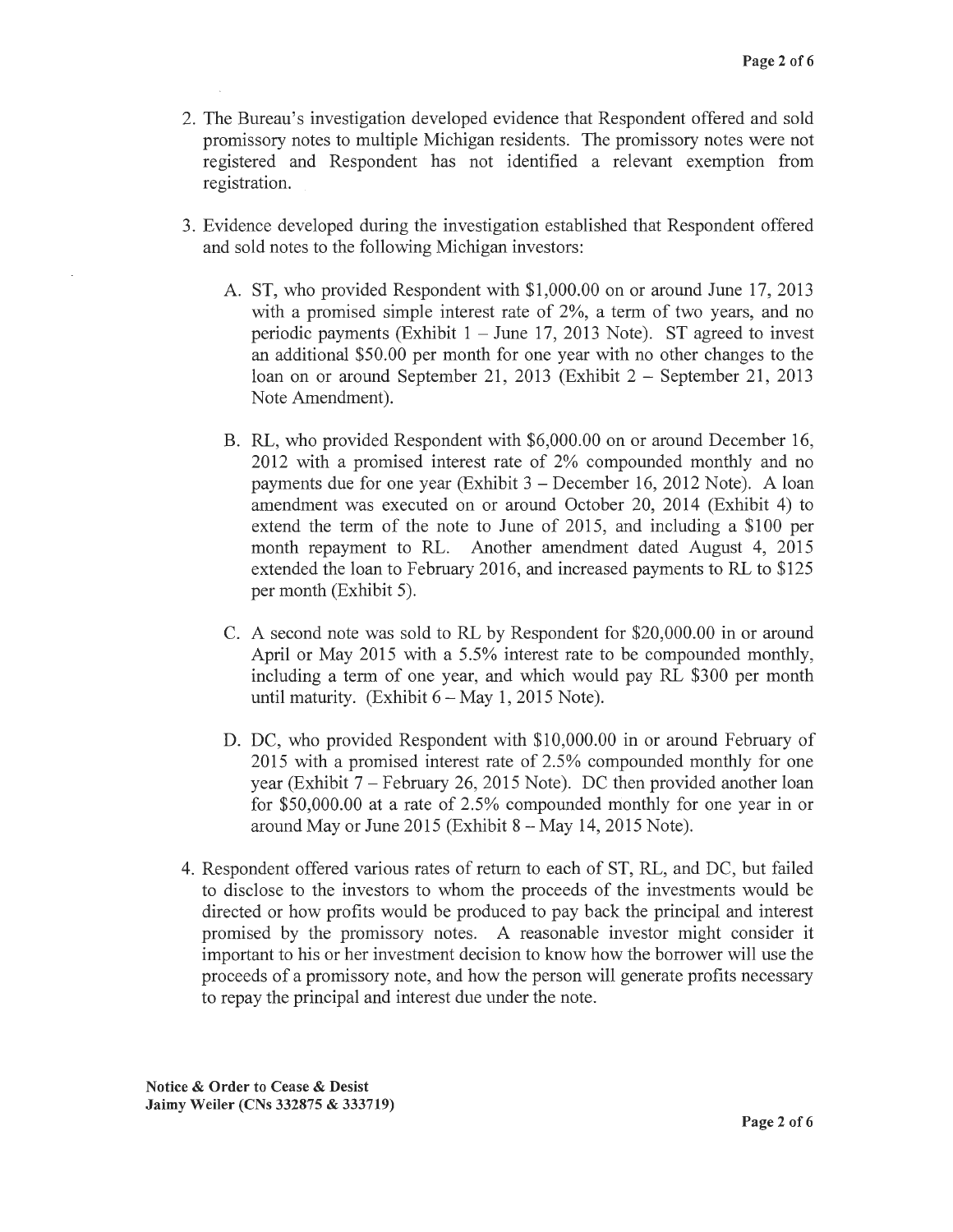### II. **RELEVANT STATUTORY PROVISIONS**

1. Section 102c(c) of the Securities Act defines "Security", in part, as:

a note<sup>[1</sup>]; stock; treasury stock; security future; bond; debenture; evidence of indebtedness; certificate of interest or participation in a profit-sharing agreement; collateral trust certificate; preorganization certificate or subscription; transferable share; investment contract; voting trust certificate; certificate of deposit for a security; fractional undivided interest in oil, gas, or other mineral rights; put, call, straddle, option, or privilege on a security, certificate of deposit, or group or index of securities, including an interest in or based on the value of that put, call, straddle, option, or privilege on that security, certificate of deposit, or group or index of securities, put, call, straddle, option, or privilege entered into on a national securities exchange relating to foreign currency, an investment in a viatical or life settlement agreement; or, in general, an interest or instrument commonly known as a "security"; or a certificate of interest or participation in, temporary or interim certificate for, receipt for, guarantee of, or warrant or right to subscribe to or purchase, any of the foregoing...

2. Section 301 of the Securities Act, MCL 451.2301, states:

A person shall not offer or sell a security in this state unless 1 or more of the following are met:

- (a) The security is a federal covered security.
- (b) The security, transaction, or offer is exempted from registration under section 201 to 203.
- ( c) The security is registered under this act.

 $\lceil$ <sup>1</sup> A promissory note is presumed to be a security under the "Family Resemblance Test" adopted by the Supreme Court in *Reves v Ernst & Young,* 494 US 56, 64-67 (1990) (Exhibit 9). The presumption may be rebutted by analyzing four factors. Those factors as applied here support the fact that the note is a security: (1) The notes were sold to purchasers with the purchasers viewing the transactions as loans, and not investments (weighing against the notes being securities); (2) the plan of distribution of the instrument was spread across multiple persons, including ST, RL, and DC (weighing in favor of the notes being securities); (3) the investors did not see the notes as investments, but rather as loans (weighing against finding the notes as securities); ( 4) no other regulatory scheme exists to provide a safeguard for investors in these notes (weighing in favor of finding the notes as securities). Two of the four factors weigh in favor of defining these notes as securities, and two against. Beginning with the presumption that the notes are securities under *Reves,* Respondents have not adequately overcome their burden under MCL 451.2503 of producing evidence to show that the notes are excluded from the definition of "security".]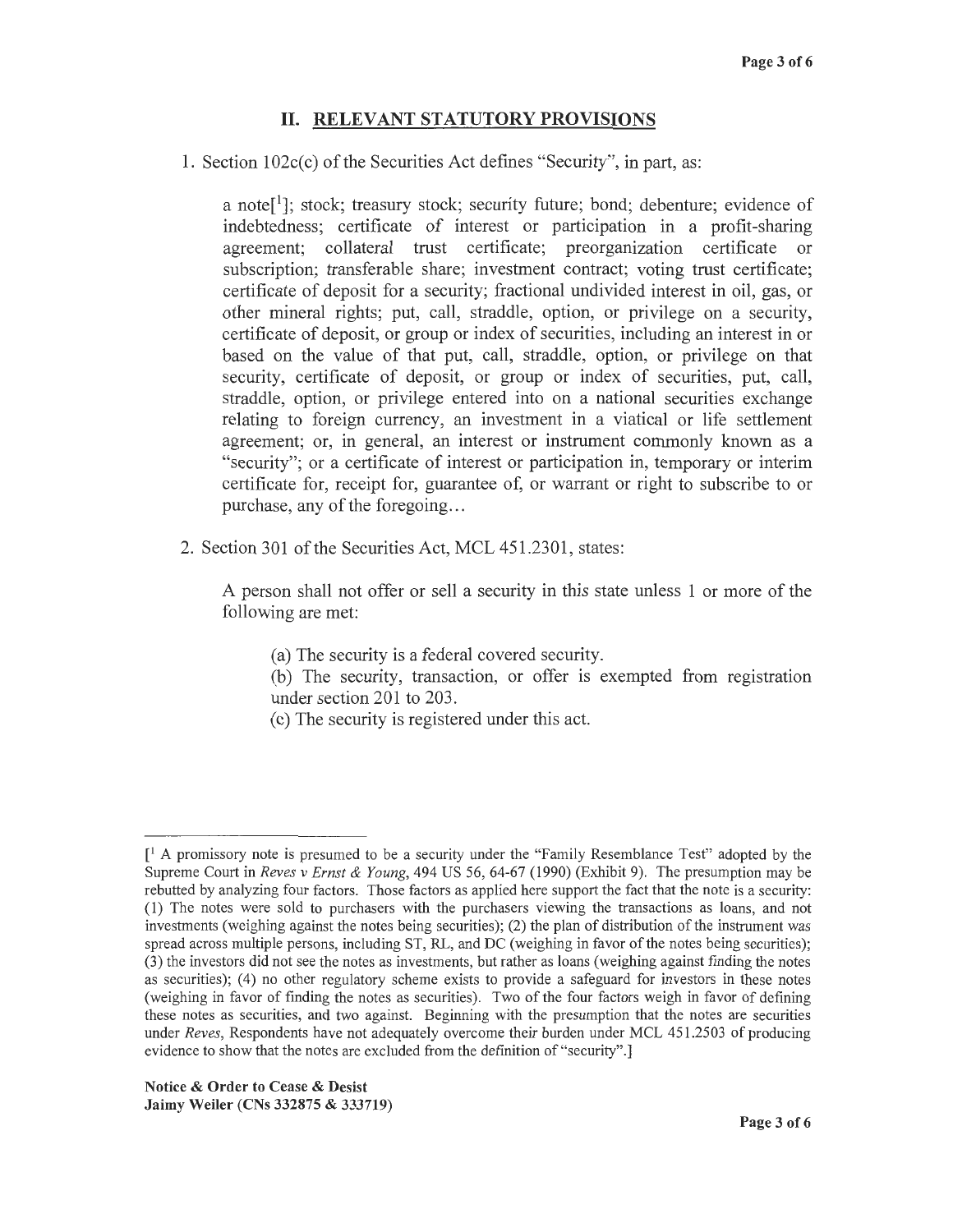3. Section 501 of the Securities Act, MCL 451.2501, states:

It is unlawful for a person, in connection with the offer, sale, or purchase of a security or the organization or operation of a Michigan investment market under article 4A, to directly or indirectly do any of the following:...

(b) Make an untrue statement of a material<sup>[2]</sup> fact or omit to state a material fact necessary in order to make the statements made, in the light of the circumstances under which they were made, not misleading ...

4. Section 503(1) of the Securities Act, MCL 451.2503(1), states:

In a civil action or administrative proceeding under this act, a person claiming an exemption, exception, preemption, or exclusion has the burden to prove the applicability of the exemption, exception, preemption, or exclusions.

### III. **CONCLUSIONS OF LAW**

- 1. Respondent Jaimy Weiler offered and sold promissory note securities to ST, RL, and DC which were not federally covered, exempt from registration, or registered, contrary to section 301 of the Securities Act, MCL 451.2301.
- 2. Respondent Jaimy Weiler promised various rates of return to ST, RL, and DC across multiple promissory note securities, but failed to disclose how proceeds of the promissory notes would be invested to create the returns. A reasonable investor might consider it important that to his or her investment decision to know how the money necessary to pay the promised rate of return will be generated. The statements regarding how the promised return would be generated were material, necessary to make the statement regarding the promised rate of return not misleading, and were omitted, contrary to section 501 of the Securities Act, MCL 451.2501.

### **IV. ORDER**

IT IS THEREFORE ORDERED, pursuant to section 604 of the Securities Act, MCL 451.2604, that:

A. Respondent shall immediately CEASE AND DESIST from offering and selling umegistered securities, and from omitting material facts necessary to make other statements made not misleading in the offer and sale of securities, contrary to the Securities Act.

 $\lceil^2$  A "material" fact is one that a reasonable investor might consider important to his or her investment decision. *People v Cook,* 89 Mich App 72 (1979).]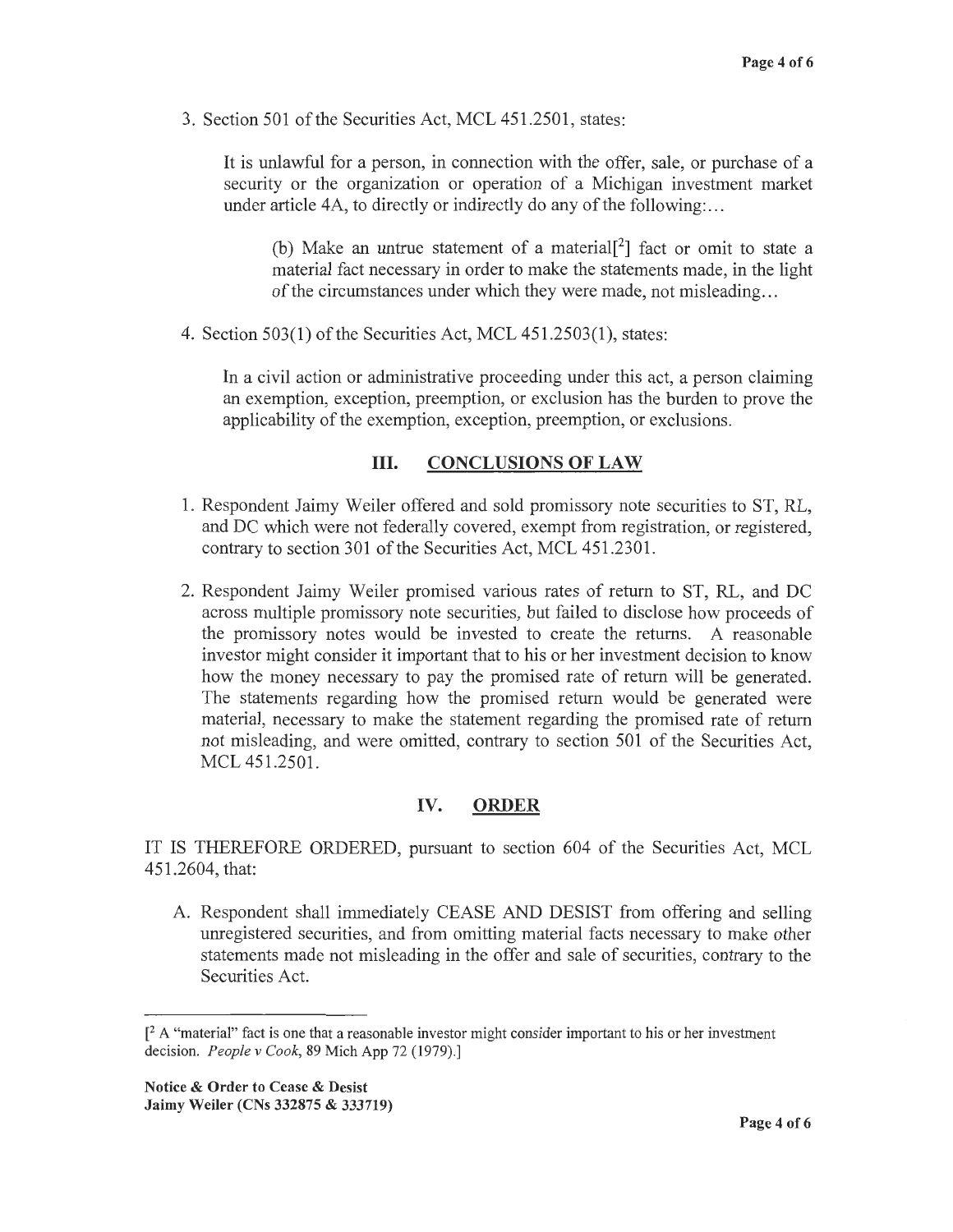- B. Pursuant to section 604(2) of the Securities Act, this Notice and Order to Cease and Desist is IMMEDIATELY EFFECTIVE.
- C. In her Final Order, the Administrator, under section 604(4) of the Securities Act, MCL 451.2604(4), intends to impose a civil fine of \$20,000.00 against Respondent.
- D. Pursuant to section 508 of the Securities Act, MCL 451.2508, a person that willfully violates the Securities Act, or an order issued under the Securities Act, is guilty of a felony punishable by imprisonment for not more than 10 years or a fine of not more than \$500,000.00 for each violation, or both. An individual convicted of violating a rule or order under this act may be fined, but shall not be imprisoned, if the individual did not have knowledge of the rule or order.

## **V. NOTICE OF OPPORTUNITY FOR HEARING**

Section 604 of the Securities Act, MCL 451.2604, provides that Respondent has 30 days beginning with the first day after the date of service of this Notice and Order to Cease and Desist to submit a written request to the Administrator asking that this matter be scheduled for a hearing. If the Administrator receives a written request in a timely manner, the Administrator shall schedule a hearing within 15 days after receipt of the request. The written request for a hearing must be addressed to:

> Corporations, Securities & Commercial Licensing Bureau Regulatory Compliance Division P.O. Box 30018 Lansing, MI 48909

### **VI. ORDER FINAL ABSENT HEARING REQUEST**

A. Under section 604 of the Securities Act, MCL 451.2604, the Respondent's failure to submit a written request for a hearing to the Administrator within 30 days after the service date of this **NOTICE AND ORDER TO CEASE AND DESIST** shall result in this order becoming a **FINAL ORDER** by operation of law. The **FINAL ORDER** includes the imposition of the fines cited described in section IV.C., and the fine amounts set forth below will become due and payable to the Administrator within sixty (60) days after the date this order becomes final:

> $$20,000.00 - Jaimy$  Weiler, under section 604 of the Securities Act, MCL 451.2604.

B. CIVIL FINE payments should be payable to the STATE OF MICHIGAN and contain identifying information (e.g., names and complaint numbers) and mailed to the following address:

**Notice** & **Order to Cease** & **Desist Jaimy Weiler (CNs 332875** & **333719)**